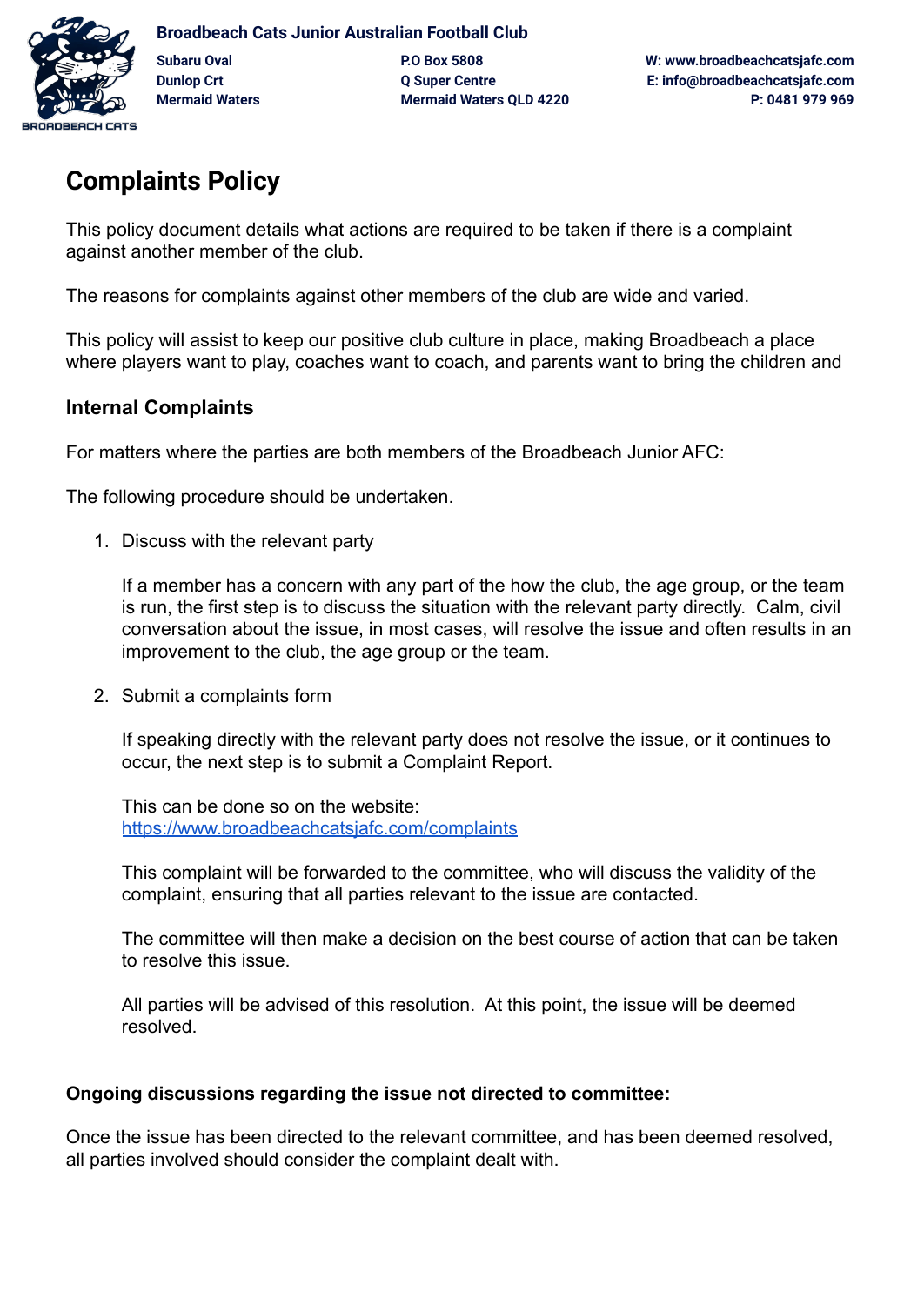

**Broadbeach Cats Junior Australian Football Club Subaru Oval P.O Box 5808 W: www.broadbeachcatsjafc.com Dunlop Crt Q Super Centre E: info@broadbeachcatsjafc.com Mermaid Waters Mermaid Waters QLD 4220 P: 0481 979 969**

If the participant feels that it is still an issue, it can only be re-opened upon re-submission of the complaint.

Ongoing, negative communication with other members, or ongoing confrontation about the resolved issue will not be tolerated and will be seen as a breach of the club terms and conditions of registration. Breach of these conditions may result in club-imposed suspensions, removal from game-day or training venues, or cancellation of membership.

### **External Complaints**

#### **Complaints directed at another club or team**

For matters where the complaint is directed at another club or members from a different club, the procedure to register the complaint should be:

1) Submit a Complaint Report via the website: <https://www.broadbeachcatsjafc.com/complaints>

Or submit a complaint via email to [info@broadbeachcatsjafc.com](mailto:info@broadbeachcatsjafc.com)

The complaint should detail as much information as possible - identifying the club involved, the date, the cause of the complaint and all relevant facts relating to the complaint.

The important part of this process is to identify **facts** only. Hearsay or rumour or not direct facts will be omitted during the complaints process.

- 2) This complaint will be received by the general committee and reviewed. If the general committee deem the complaint valid, it will be action by members of the Executive committee.
- 3) The committee members in charge of the complaint,in conjunction with the party who originally made the complaint, will then follow through with discussions with the other club about the appropriate course of action.

At no time should a member of Broadbeach JAFC confront or direct abuse at another party during the process of handling the complaint. Once the complaint has been reported, it is up to the relevant committee to handle the outcome. Any evidence of confrontation or abuse may see sanctions placed against the instigator of such events.

#### **Complaints directed at Broadbeach from another club or club member**

For matters where the complaint is directed at one or more of our members from another club or members from a different club, the process will be: